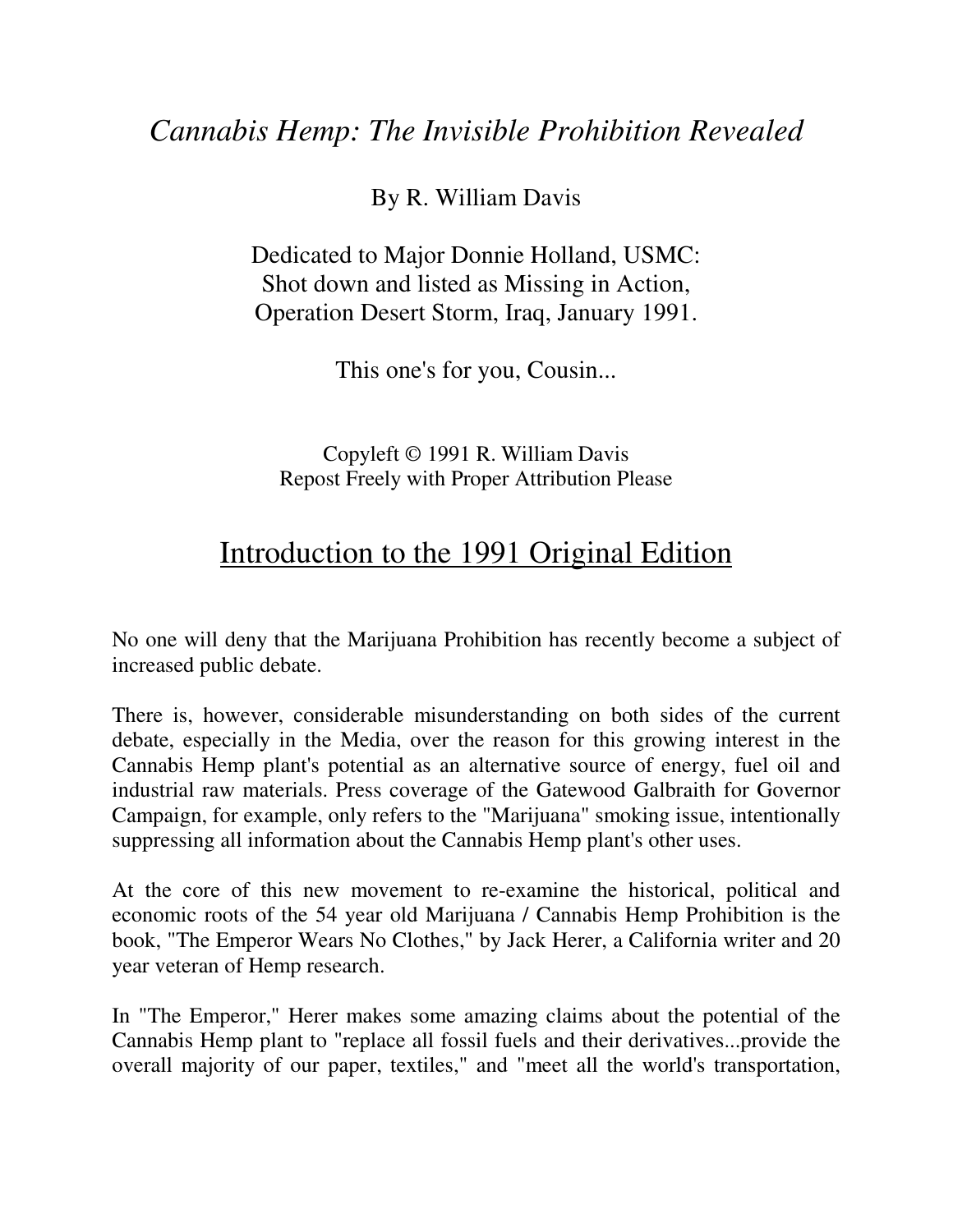home and industrial energy needs, reduce pollution, rebuild the soil and clean the atmosphere -- all at the same time..."

Herer documents these claims in "The Emperor" and has offered \$10,000 to anyone who can "prove him wrong."

You're probably smiling to yourself and thinking "no way, it couldn't be that easy," right? After all, Cannabis Hemp grows like a weed. No more oil shortage, because gasoline would be growing on trees. The Big Oil companies would finally have some real competition instead of leading us all around by our noses. The American economy would stabilize and the Family Farmer would replace the Robber Barons of Wall Street and the Middle Eastern Sheiks.

How could something like this have been overlooked for so long? All our science, our technology...our "experts" couldn't have missed something this important. Could they?

I believe that no matter where you stand on the Marijuana issue, after reading this you will agree that there are some questions that need to be answered.

This debate has only just begun.

R. William Davis Louisville, Kentucky 7 May 1991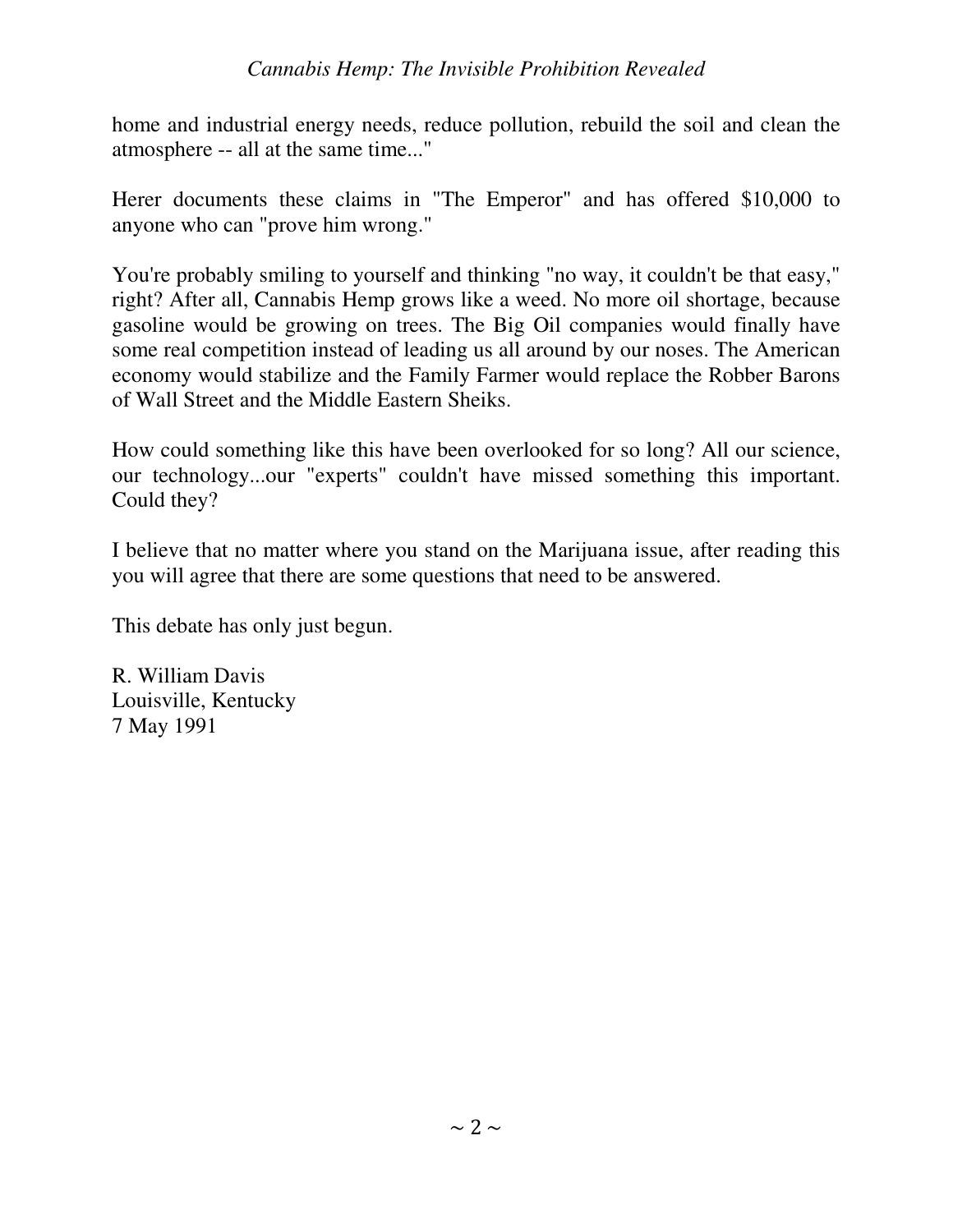# Historical Perspective: America at the Crossroads

In 1929, the bottom dropped out of the Stock Market, throwing the nation into economic turmoil. The Great Depression was a time of hardship, massive unemployment and starvation for millions. Farmers, workers and businessmen lost everything they had worked for years to achieve.

Then, in 1935, an event occurred that had the potential to help America recover. It was the invention of the equipment needed to mechanize the once-vital Cannabis Hemp industry which, since around the turn of the century, had been displaced by foreign imports of Hemp products from countries where labor was cheap.

In February, 1938, Popular Mechanics published an article which described the significance of a reborn American Hemp industry in these terms:

"Billion Dollar Crop"

"American farmers are promised a new cash crop with an annual value of several million dollars, all because a machine has been invented...it will provide thousands of jobs for American workers throughout the land.

"Hemp is the standard fiber of the world. It has great tensile strength and durability...and can be used to produce 25,000 products, ranging from dynamite to Cellophane.

"The natural materials in Hemp make it an economical source of pulp for any grade of paper manufactured, and the high percentage of alpha cellulose promises an unlimited supply of raw material for the thousands of cellulose (plastic) products our chemists have developed.

"All of these products, now imported, can be produced from home-grown Hemp. Fish nets, bow strings, canvas, strong rope, overalls, damask tablecloths, fine linen garments, towels, bed linen and thousands of other everyday items can be grown on American farms...all of this income can be made available to Americans.

"The paper industry offers even greater possibilities. As an industry, it amounts to over \$1,000,000,000 a year, and of that, eighty percent is imported. But Hemp will produce every grade of paper, and government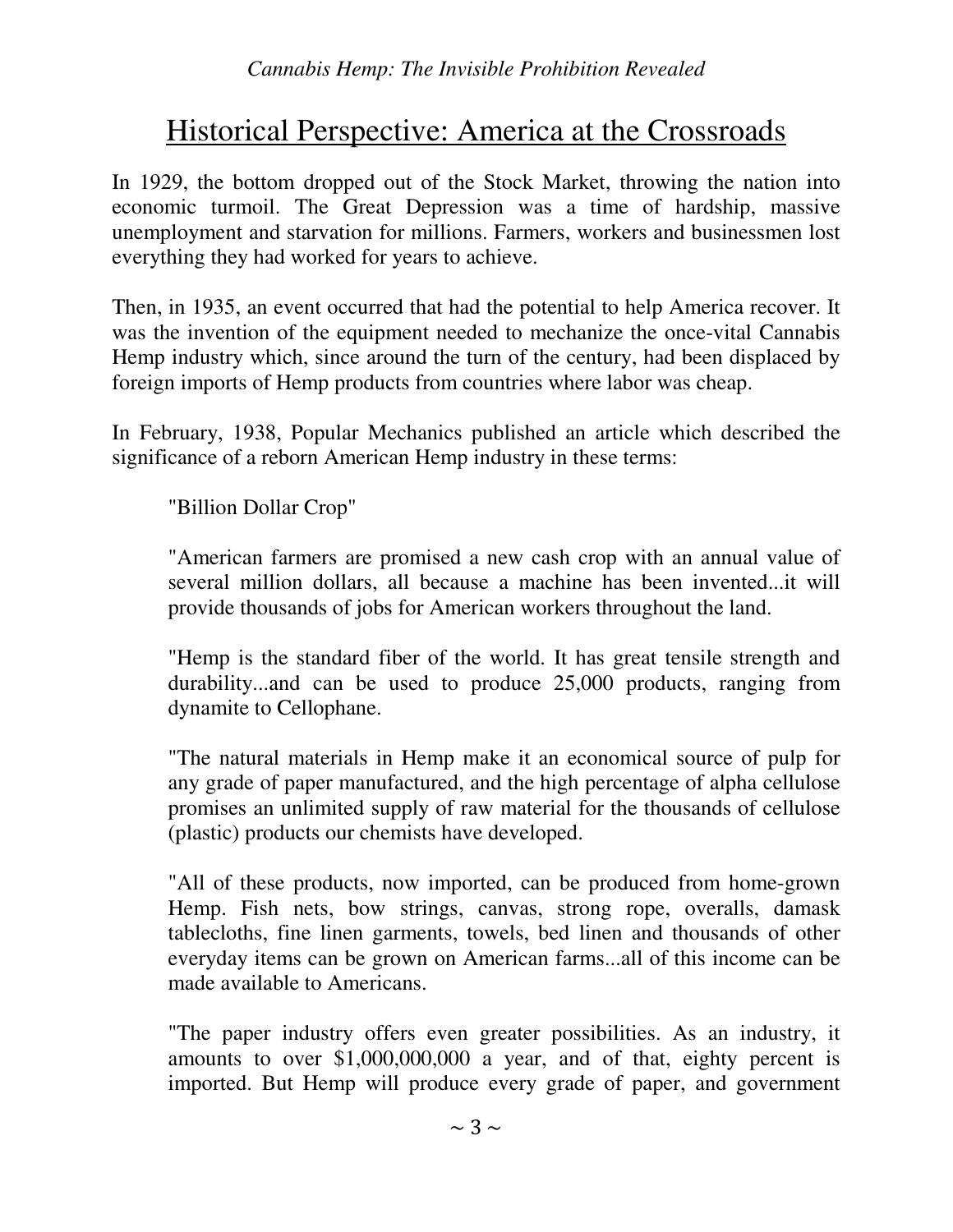figures estimate that 10,000 acres devoted to Hemp will produce as much paper as 40,000 acres of average (timber) pulp land.

"The connection of Hemp as a crop and Marijuana seems to be exaggerated. If federal regulations can be drawn to protect the public without preventing the legitimate culture of Hemp, this crop can add immeasurably to American agriculture and industry."

Ok, so what happened to the 25,000 non-Marijuana products that were offered by this re-vitalized American Hemp industry? Who finally did take over domestic production of all those foreign Hemp imports?

Looking in the stores today it's pretty clear who took over those and almost every other market, around that same time. Paper is made from wood-pulp using a chemical process patented by the DuPont Chemical Corporation in the mid-1930's. Cloth is made from cotton or synthetic fibers, both of which are dependent on the Petrochemical industry: cotton for the tons of fertilizers and pesticides required for its cultivation; and synthetic fibers for the cellulose which is the raw material from which all plastics are produced.

All the potential Hemp products have, in some way, been replaced by Oil-Petrochemical raw materials or chemical processes.

Today, people are shocked to learn that the Cannabis Hemp plant is useful for anything other than smoking the flower tops and leaves known as Marijuana. All other uses of Hemp have been removed from the public records, especially its potential as an alternative source of paper, cloth and plastic.

But we can now see that, in the 1930's, people were just as surprised to discover that many things could be made from Oil that had, till then, only been made with Hemp. We've come full circle.

Paper, cloth and plastics were not the only markets that Oil took over from Cannabis Hemp. Hemp seed oil was used in paints and varnishes, lacquers and oil lamps, and had been refined into a high-grade diesel fuel and precision machine oil for years.

These non-Marijuana by-products of Cannabis Hemp are ignored by the established Media. For the best example consider the fact that the Louisville news organizations have given little, if any, press coverage that the Pro-Hemp candidate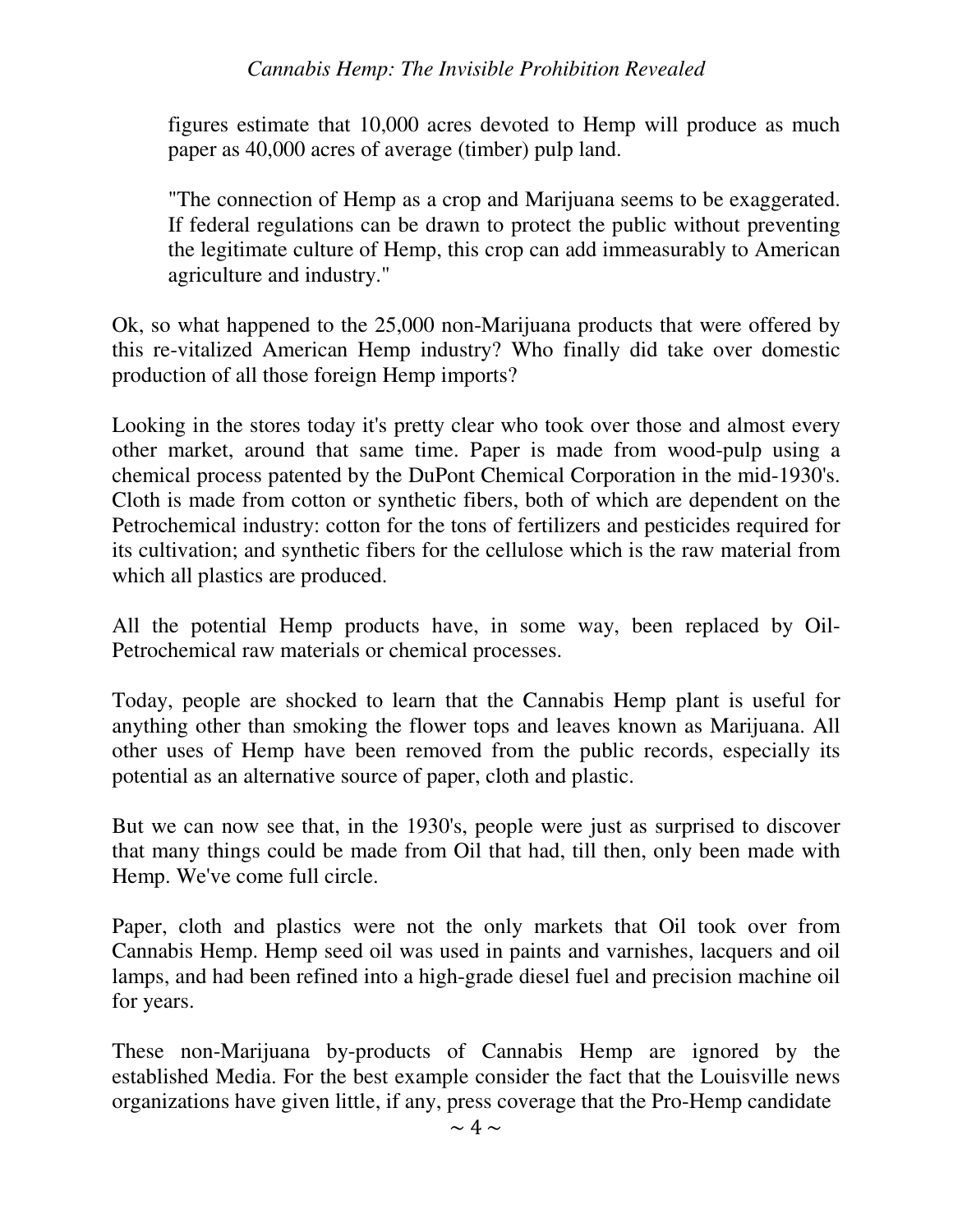Gatewood Galbraith drives a station wagon that is powered by a Hemp-oil mixture.

Gas that literally grows on trees is News. Why is it not reported?

It is clear from the historical record that America stood at the crossroads in the mid-1930's. One path led to a revived American Hemp industry; thousands of high quality, low cost consumer products, an abundant, agriculturally-renewable source of energy, fuel and industrial raw materials; and a broad-based regional economy that would enrich the farmer, laborer and small businessman, and the communities in which they lived and worked.

The other path, the one that was chosen for us, protected the established Paper, Textile and Oil industries from marketplace competition by creating Marijuana Prohibition. This action crushed the hopes and dreams of millions of American family farmers, laborers and small businessmen by effectively criminalizing the cultivation of Cannabis Hemp for any purpose, even those products that had no relation to Marijuana.

The origin of the present Marijuana Prohibition can be traced back to passage of the Marijuana Tax Act by Congress in 1937. This bill was written by U.S. Treasury Department officials who claimed that Marijuana posed an unreasonable threat to society, and that the world would be a better, safer place to live and raise children in without it.

Today, over 50 years later, we can see that this policy is directly responsible for creating our present addiction to Oil and its Petrochemical derivatives, the domination of our economy, marketplace and the American political process by a few major industries, and the rampant destruction of the Environment all over the world, all in the name of Corporate Profit.

Marijuana Prohibition has not protected anyone. The established and welldocumented deadly side-effects of Petrochemical by-products, processes and toxic waste fill literally thousands of scientific journals, textbooks and official government reports, while the proclaimed hazards of Marijuana smoking are still a matter of professional speculation and debate. Americans have died, and others are still at risk in Iraq to protect a source of foreign Oil that we need only because American farmers are not allowed to grow Cannabis Hemp for the production of alternative fuel. (And if you don't think this was an Oil War, ask a Kurd.) It's time we faced reality.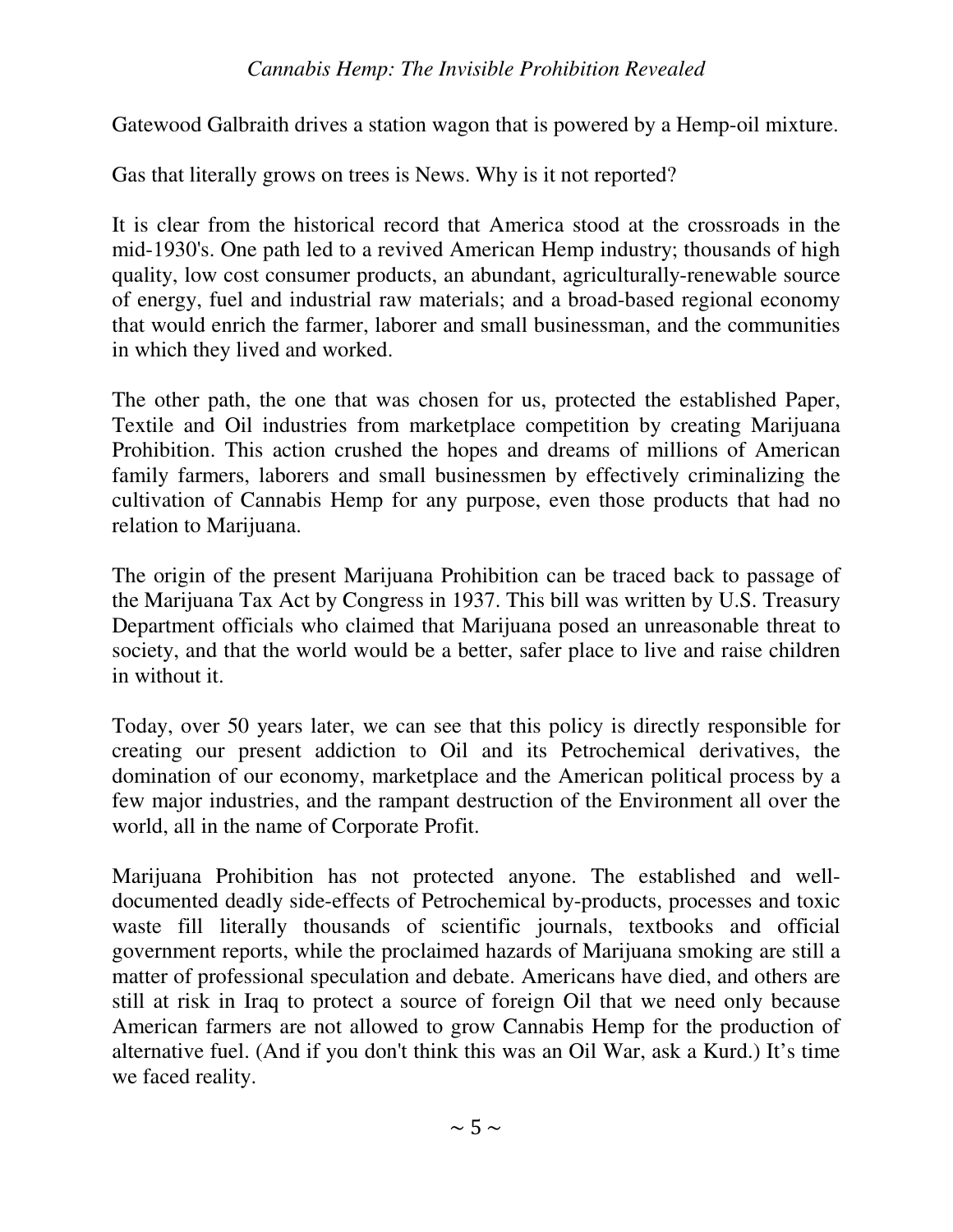In "The Emperor," author Jack Herer charges that the true purpose of the Marijuana Prohibition was to eliminate the domestic Hemp industry. After several years of extensive research, Herer writes that "a bigger picture of Cannabis Hemp and its suppression came together . . . a malicious conspiracy to suppress, not a 'killer weed' but the world's premier renewable natural resource, for the benefit of a handful of wealthy and powerful individuals and corporations."

Is this possible? It certainly would explain why it's legal for the Petrochemical industry to produce enough toxic waste every year to fill the Louisiana Superdome 15,000 times, but a Felony to grow a plant that could put that industry out of business.

## Marijuana Prohibition: A Study in Unconstitutional Law

"In the full enjoyment of the gifts of Heaven and the fruits of superior industry . . . every man is equally entitled to protection by law; but when laws undertake to add to these natural and just advantages artificial distinctions . . . and exclusive privileges, to make the rich richer and the potent more powerful, the humble members of society - the farmers, mechanics, and laborers, - have neither the time nor the means for securing like favors to themselves, have a right to complain of the injustice of their government." -- President Andrew Jackson (1)

Texas, in 1914, became the first state to request Federal control of Marijuana. The Federal Government responded by outlawing importation of Mexican Marijuana that was not for medical use, but refused to regulate domestic Cannabis for 21 years, until the equipment needed to mechanize the Hemp industry became available in 1935. (2)

The Marijuana Tax Act was prepared during two years of secret meetings, held by Treasury Department officials between 1935 and 1937. At no time was the American Medical Association consulted for an opinion on the health effects of Marijuana smoking and were not even informed that the meetings were taking place. (3)

Harry J. Anslinger, head of the Treasury Department's Federal Bureau of Narcotics (and former Assistant Commissioner of Alcohol Prohibition), personally led the debate for passage of the bill through Congress. No expert medical or scientific evidence was introduced to establish that Marijuana represented a threat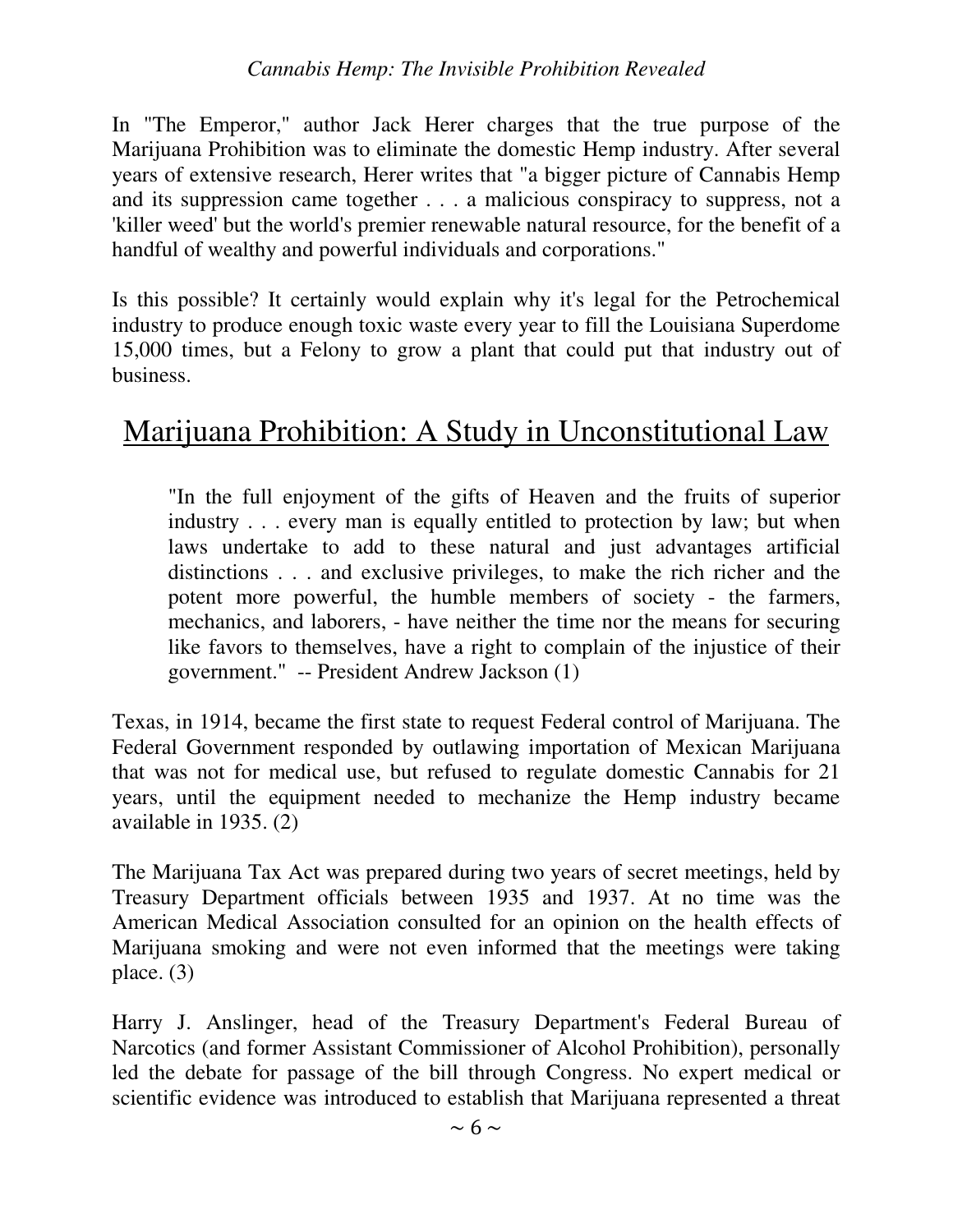to its users or to society. Anslinger's testimony consisted mainly of reading sensational articles from tabloids which, for years, had fanned the flames of "Reefer Madness" to sell more newspapers. (4)

Dr. William C. Woodward, who represented the AMA during the hearings, dismissed Anslinger's testimony as being "factually inaccurate" and complained that the AMA had not been consulted earlier. Woodward stated for the record that the AMA opposed passage of the Marijuana Tax Act and would have done so earlier but the medical community was not aware "until two days" before the hearings that the "killer weed from Mexico" that the Government was planning to outlaw was actually Cannabis, which had been safely prescribed by doctors for over 100 years. (5)

Ralph Loziers, general counsel for the National Oil Seed Institute, also opposed the Marijuana Tax Act. Speaking before the House Ways and Means Committee Loziers stated that "this bill brings the activities – the crushing of this great industry under the supervision of a bureau – which may mean its suppression." (6)

Loziers' statement raises a very important point. Historically and legally, the Marijuana Tax Act did not authorize any Federal regulation or restriction of the Cannabis Hemp industry. When Senator Prentiss M. Brown, chairman of the subcommittee, asked "what dangers, if any, does this bill have for persons engaged in the legitimate uses of the Hemp plant?" Anslinger replied "I would say that they are not only amply protected under this Act, but that they can go ahead and raise Hemp just as they have always done it." This assurance was also given by C.M. Hester, Assistant General Counsel for the Treasury Department, who testified for the record that "the production and sale of Hemp and its products for industrial purposes will not be adversely affected by this bill." (7)

Brown, Anslinger and Hester knew these assurances were critical to the passage of the Marijuana Tax Act of 1937. Why? Because, just a few months earlier, on January 6, 1936, the Supreme Court had ruled the Agricultural Adjustment Act unconstitutional because agriculture was "not a matter of interstate commerce and beyond the powers of Congress to regulate, even under the General Welfare clause" (United States vs. Butler). (8)

Clearly, the policy to create a Marijuana Prohibition based on the Marijuana Tax Act of 1937, and extend its provisions to restrict all cultivation of Cannabis Hemp, was outside the Constitutional authority of the Federal Government. Congress could not regulate agriculture. Alcohol Prohibition required a Constitutional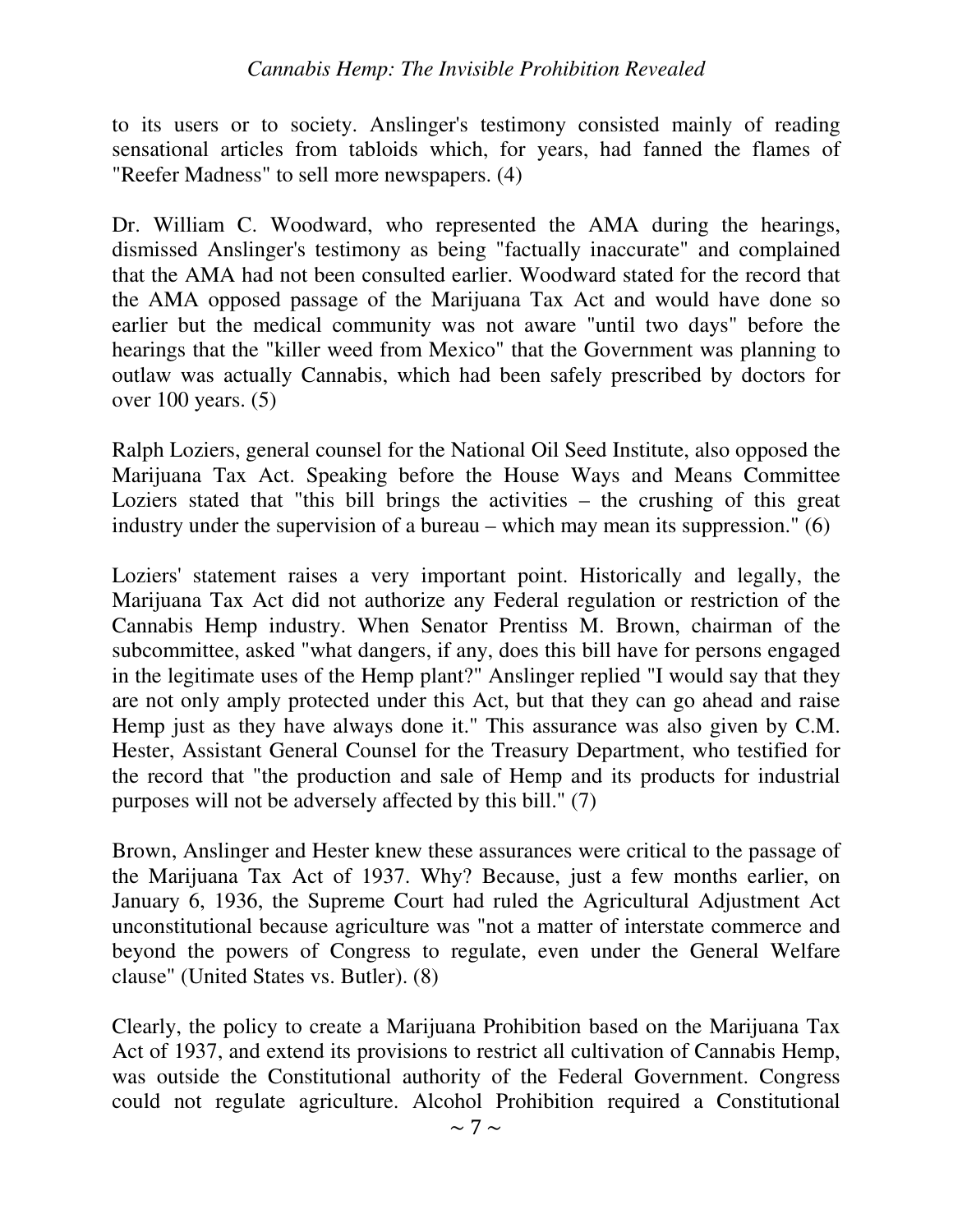Amendment (18th) and, even then, applied only to the improper use of grains, etc. It did not criminalize the cultivation or possession of corn or barley. To have done so would have been not only illegal, but ridiculous.

The deceptions involved in the creation of our present Marijuana Prohibition indicate that Anslinger and other Federal officials knew that this policy was illegal and improper, otherwise, such deceptions would have been unnecessary. Herer's charges cannot be dismissed.

It is interesting to remember that both Federal Prohibitions have been against agriculturally renewable alternative fuel sources.

Whether the Marijuana Prohibition was born from conspiracy or simply the ignorance of the "Reefer Madness" hysteria that existed in the 1930's, the relegalization of the Cannabis Hemp industry must become an American priority in the 1990's. Hemp is of vital interest to our National Security, the stabilization of our economy, and the preservation of the Environment.

## Victory for Hemp: Heretics and Inquisition

"But I also know, that laws and institutions must go hand in hand with the progress of the human mind. As that becomes more developed, more enlightened, as new discoveries are made, new truths are disclosed and manners and opinions change with the change of circumstances, institutions must advance also, and keep pace with the times..." -- Thomas Jefferson, 40 years after ratification of the Constitution.

The World is not flat, but round like a ball.

No surprise there. Of course it's round, and everyone knows it. It is one of the "accepted truths" of our society. Like most "accepted truths," this no longer requires justification.

A few hundred years ago, however, the flat shape of the earth was just as much an "accepted truth" of that society. People who said otherwise in public often disappeared in the middle of the night. They were arrested and brought before the Inquisition for trial. The charge was Heresy. If these Heretics did not publicly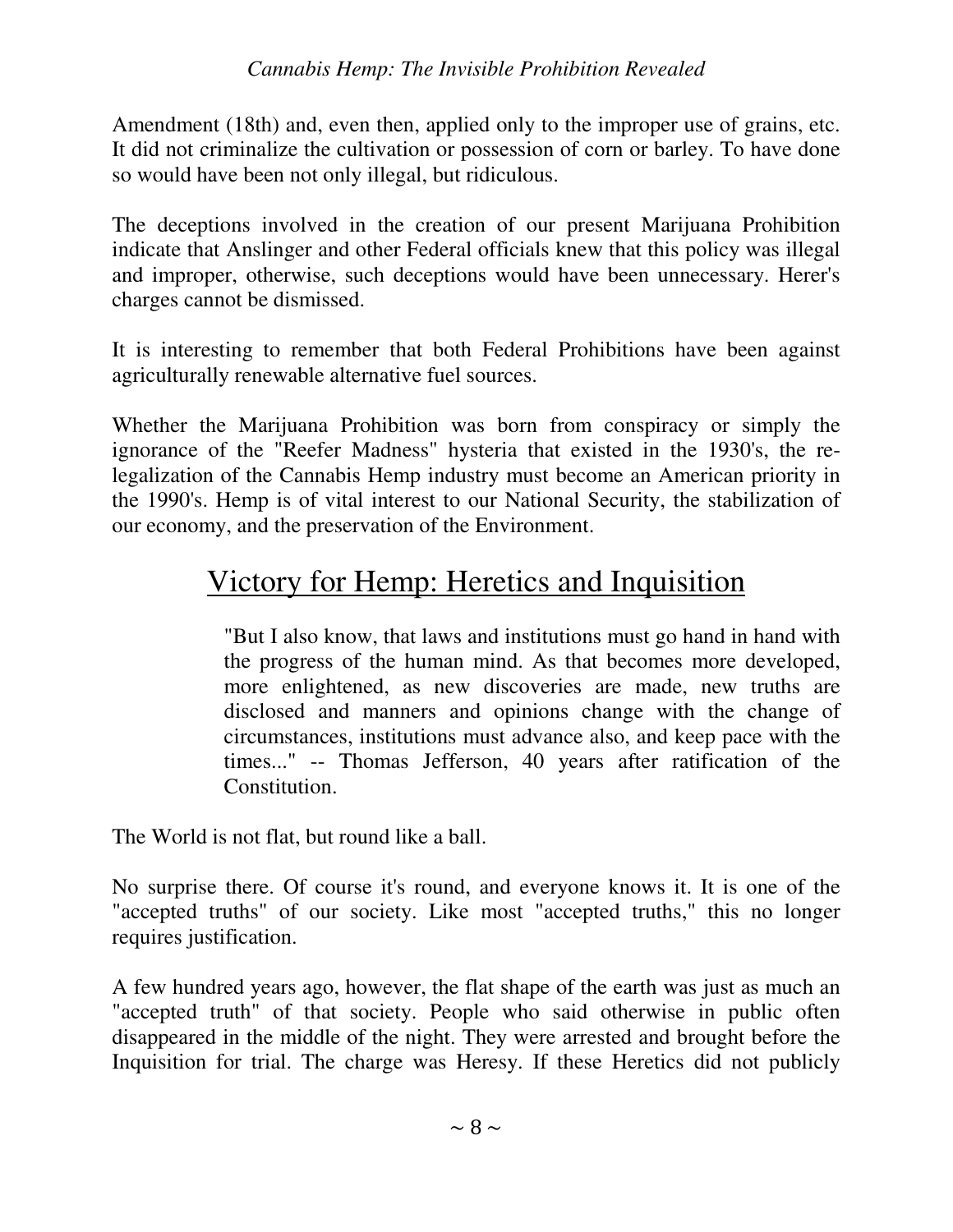admit that they were wrong, that the world was, after all, flat like a pancake, they were thrown into the dungeon, tortured and executed.

Heretics have always had to be silenced by an Inquisition, not because they were wrong, but because they challenged the "accepted truths" of the Society, upon which the Church and State had built their foundations.

History is a progression of these truths, heretics and the Inquisitions created to protect the interests of those few individuals whose power and authority were threatened. Millions of people have suffered and died for their religious, scientific or political beliefs despite the fact that within the heresy they spoke was the seed of one of the "accepted truths" of the next, often better, society.

A great thinker once said something to the effect that: never has the power of the State, nor the cruelty of the Inquisition, ever withstood the force of change from an idea whose time has come.

As we approach the final years of the 20th Century, our society has new "accepted truths" upon which the modern State has built its foundations. We have our own heretics, Herer, Galbraith and others, who offer us the seed of another idea.

We have a new Inquisition also, and if this society allows the cycle to continue, we will certainly have a new Revolution.

Change is inevitable. We must re-evaluate the wisdom of both the Cannabis Hemp Prohibition and our deadly addiction to the Oil-based Petrochemicals that are poisoning our planet. Only by facing reality now, in the 1990's, can we avoid great hardship in the future.

The public interest will only be served when the Cannabis Hemp issue is openly explored and debated in the media, the courts and by our elected representatives in local, state and federal government.

Cannabis Hemp is, like everything else, no more and no less than we choose to make it. It is one more tool for our mutual survival and the survival of our children.

Hemp is not a drug issue, it is a consumer and environmental issue.

We must all, smoker and non-smoker alike, agree to disagree on the question of Marijuana smoking and join together to demand an immediate investigation into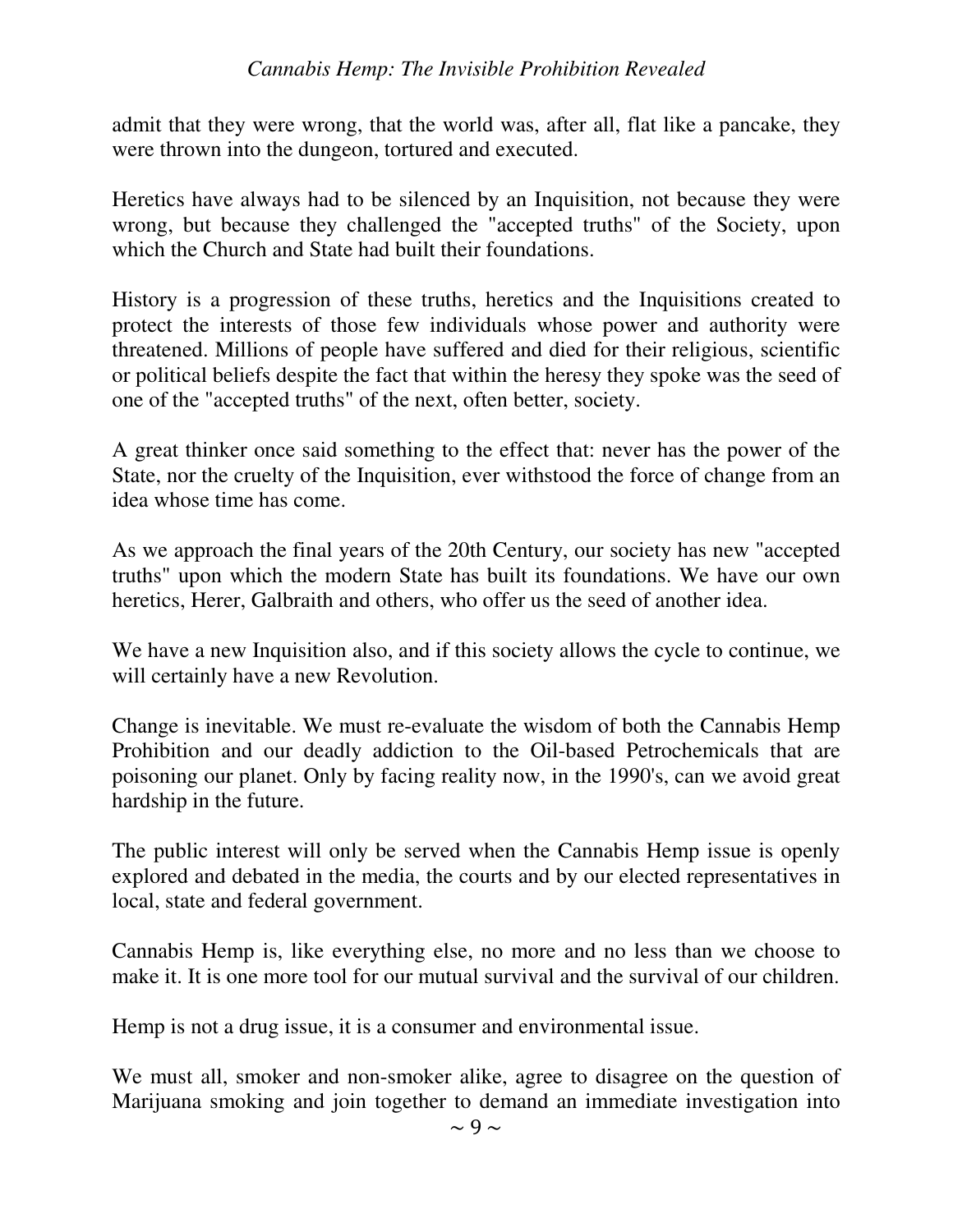the apparent conflict of interest involved in the creation and continued enforcement of the Cannabis Hemp Prohibition. Every day we fail to communicate is a victory for those Special Interests who count their profits as they rape the Planet Earth.

The potential use of Cannabis Hemp as an alternative source of energy, fuel and industrial raw materials, of paper, cloth and plastics, has been known and intentionally suppressed for over 50 years by key government, corporate and education officials.

Get angry. Ask questions. Write letters. Demand answers. Join the fight for our survival. Join the Free Hemp Movement. Support your local Freedom Fighters.

Hemp for Victory!

## Closing Thoughts

"Suppose you go to Washington and try to get at your Government. You will always find that while you are politely listened to, the men really consulted are the men who have the biggest stake - the big bankers, the big manufacturers, the big masters of commerce...The Government of the United States at present is a foster child of Special Interests." -- **President Woodrow Wilson**

"The only way that democracy can be made bearable is by developing and cherishing a class of men sufficiently honest and disinterested to challenge the prevailing quacks. No such class has ever appeared in strength in the United States. Thus the business of harassing the quacks devolves upon the newspapers. When they fail in their duty, which is usually, we are at the quacks' mercy." -- **H.L. Mencken**

"The end of the institution, maintenance and administration of government is to secure the existence of the body politic: to protect it, and to furnish the individuals who compose it with the power of enjoying, in safety and tranquility, their natural

rights and the blessings of life; and whenever these great objects are not ordained, the people have a right to alter the government and to take measures necessary for their safety, happiness and prosperity." -- **President John Adams**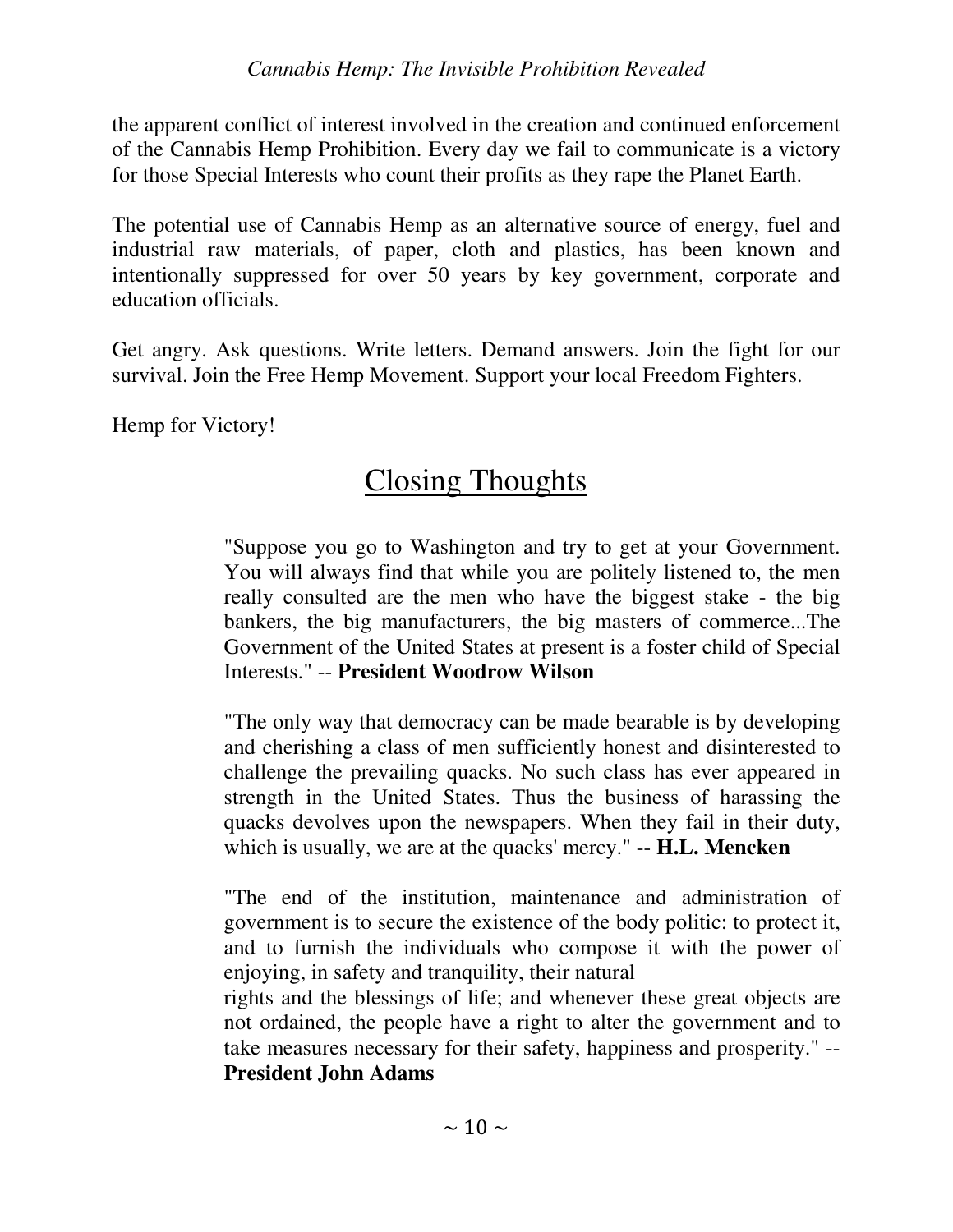# **Notes**

### **\* Introduction:**

The Emperor Wears No Clothes, back cover

### **\* Historical Perspective:**

Popular Mechanics, February, 1938 (Reprinted in The Emperor, ppg. 16-18)

### **\* Marijuana Prohibition:**

- 1. The Irony of Democracy, p. 66
- 2. Marijuana Conviction, (Reprinted in The Emperor, p. 116)
- 3. The Emperor, ppg. 20-25
- 4. Senate Transcripts, (Reprinted in The Emperor, ppg. 126-131)
- 5. The Emperor, p. 25
- 6. Ibid., ppg. 25-26
- 7. Senate Transcripts, (Reprinted in The Emperor. p. 129)
- 8. War and Troubled Peace, 1917-1939, p. 234

### **\* Heretics and Inquisition:**

Power, Inc., p. 10

### **\* Closing Quotes:**

Who Runs Congress?, p. 29 Power, Inc., p. 422 Ibid., p. 763

# Acknowledgements

Jack Herer, "Hemp and the Marijuana Conspiracy: THE EMPEROR WEARS NO CLOTHES", (California: HEMP Publishing, 1990)

Richard J. Bonnie and Charles Whitebread II, "The Marijuana Conviction, Part One: The Birth of Prohibition," Common Sense for America, 1989 (Reprinted in The Emperor)

Morton Mintz and Jerry S. Cohen, "Power, Inc.," (New York: Bantam Books, 1977)